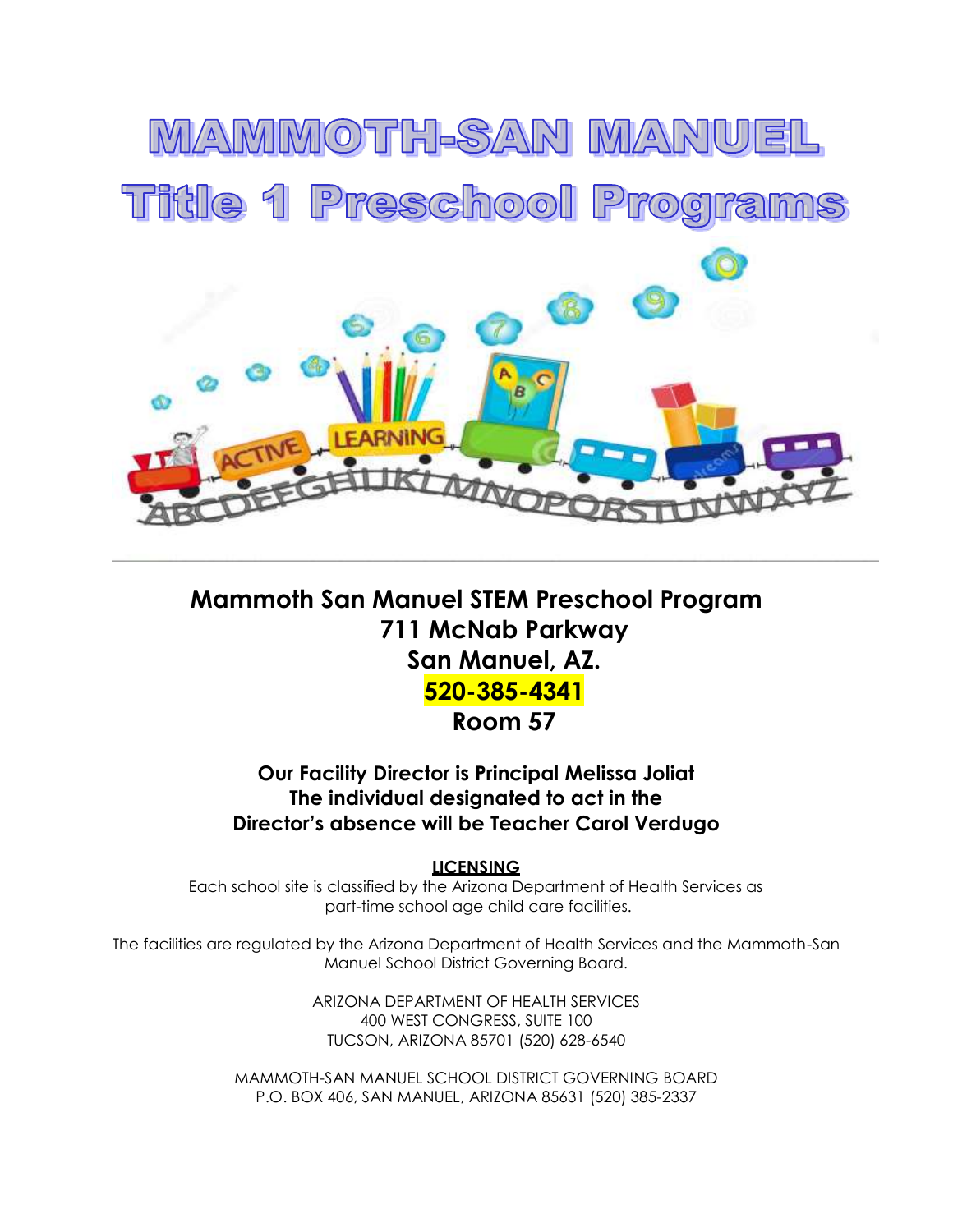#### **QUALIFICATIONS OF STAFF**

The preschool teacher is certified by the Arizona State Department of Education and is a Highly Qualified Teachers. Mrs. Verdugo is certified in Elementary Education with an Early Childhood Endorsement. Mrs. Watson has earned her Bachelor's in Special Education. Our paraprofessionals have met all Arizona State Department of Education requirements to be in the classroom. All members of our preschool staff also hold current CPR and First Aid Certificates.

#### **ENROLLMENT**

To enroll, the child must be 4 years old by September 1st of the current school year. A birth certificate and current immunization record are required. You will be notified when a shot update is required. An emergency information card (Blue Form) must be completed with current information. Custody papers or court papers must be on file to be honored by the school. Students must be potty trained to enroll in the regular education preschool programs.

#### New students will not be enrolled in preschool past the 3rd quarter.

#### **Special Needs Program**

Preschool services are available to children on their third birthday if developmental assessment indicates that they have special needs. Special needs services include speech/language therapy, occupational therapy, physical therapy and a special needs individual education program plan.

**STAFF**

#### **Regular Education Teacher Special Needs Teacher**

Ms. Carol Verdugo Mrs. Cindy Watson 520-385-4341 transfer to HS ext. 2257 520-385-4341ext. 3113 [verdugoc@msmusd.org](mailto:verdugoc@msmusd.org) [watsonc@msmusd.org](mailto:watsonc@msmusd.org)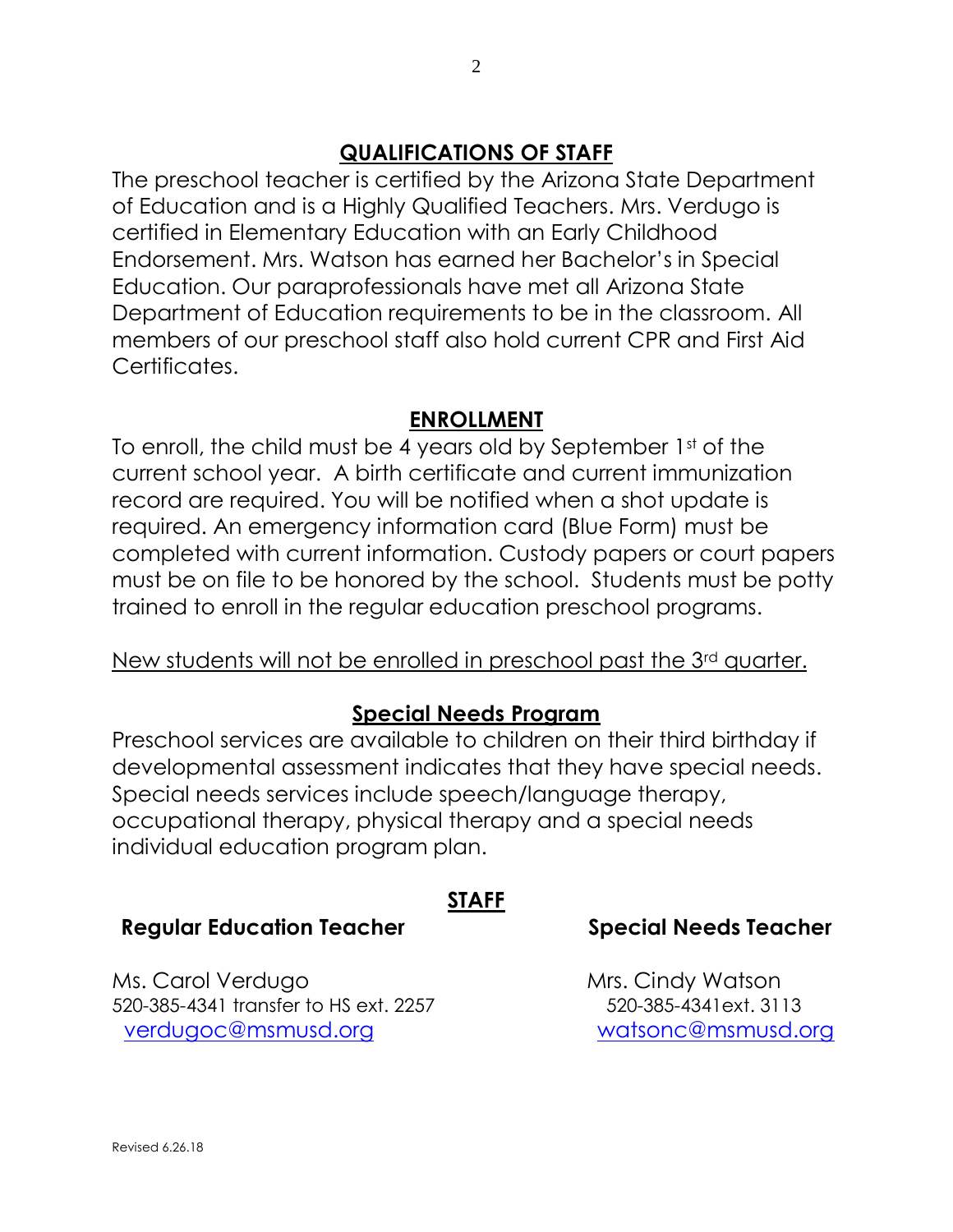## **Mammoth San Manuel STEM PRESCHOOL 4 year old PROGRAM Room 57 PRESCHOOL DAYS AND HOURS**

- AM Session: Monday, Tuesday, Thursday and Friday 8:25 A.M. to 11:00 A.M.
- PM Session Monday, Tuesday, Thursday and Friday 12:00 P.M. to 2:30 P.M.

Wednesday morning will be an optional session based on needs With Special Needs Teacher Mrs. Cindy Watson.

#### **Students must be signed in and out of the preschool classrooms.**



# **FEES**

The Mammoth-San Manuel preschools are funded through Federal Title 1 and Mammoth-San Manuel School funds. The program is free to Mammoth and San Manuel residents; therefore there is no refund.

#### **INSPECTIONS**

State inspection reports are available at the school for review. Facility Inspection Reports are on file in either of the preschool classrooms. These reports are available for public inspection.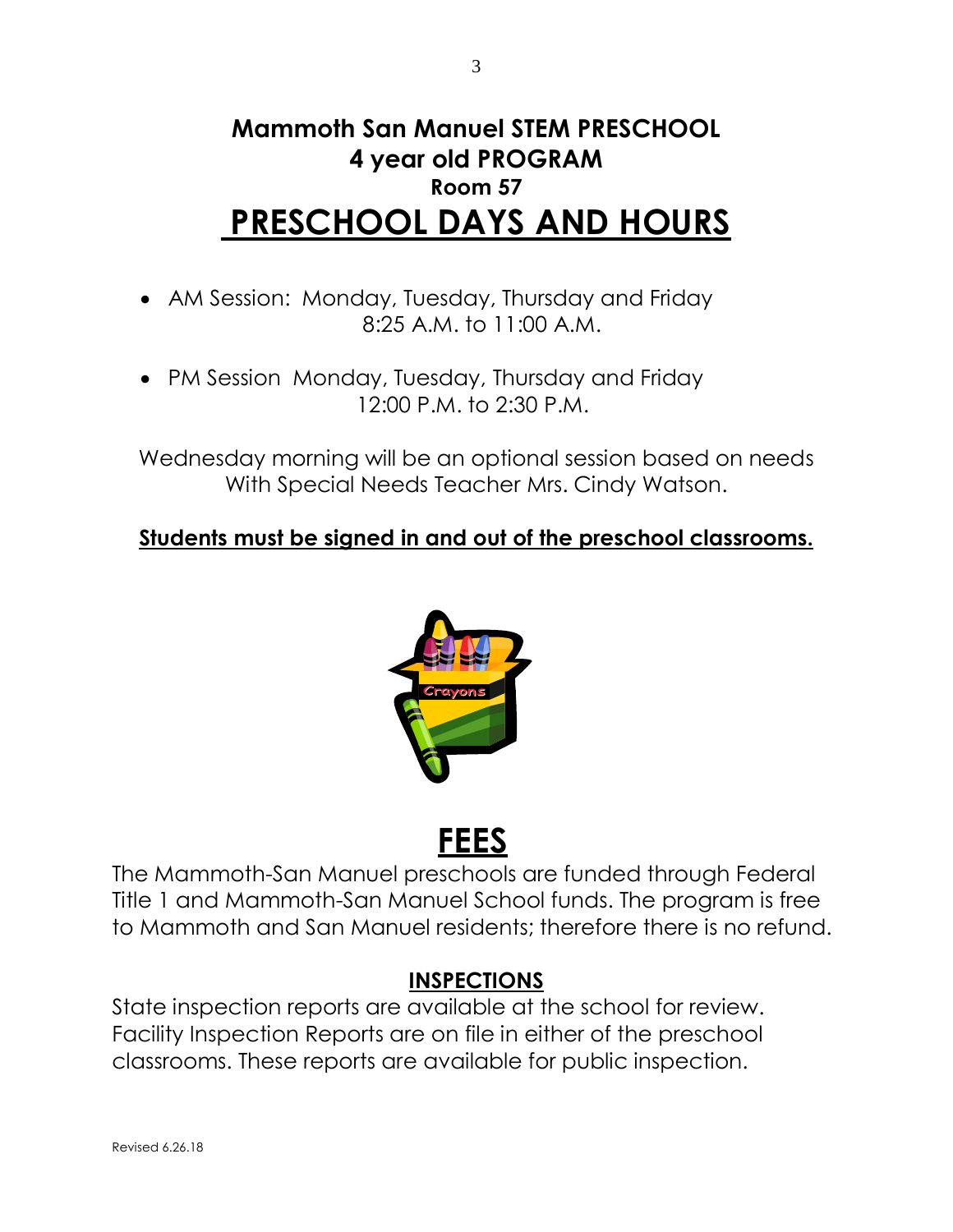#### **Mammoth-San Manuel STEM Preschool Programs Curriculum and Purpose**

#### **PURPOSE**

The purpose of preschool is to provide appropriate experiences that contribute to each child's intellectual, social, emotional, and creative growth. Preschool should provide children with a happy and relaxed atmosphere conducive to gaining self-confidence, creativity and responsibility.

Play is an important aspect of intellectual, social, and motor growth in a preschool child. Preschool children also need to be provided with ample play time to allow them to develop their natural creative abilities. Children will be involved in play activities that are sometimes child-initiated and sometimes teacher directed. Through play, the children will develop the prerequisite skills needed to be successful in kindergarten and throughout their future school years.

#### **CURRICULUM**

The curriculum that is followed in preschool is state approved and research based. It includes social/emotional development, physical development, cognitive development and language development (listening/speaking and reading/writing). The curriculum is aligned to the Arizona Early Childhood Education Standards.

The curriculum for our 4 year old program includes the Creative Curriculum for Preschool, Handwriting without Tears, Eureka Math and Read It Once Again. The Mammoth San Manuel Preschool programs follow a curriculum guideline that emphasis STEM (science, technology, engineering, and mathematics) and the Arts integrated into their daily learning activities.

It is the role of the preschool teacher to help each child develop to their social, emotional, and academic potential. The preschool teacher provides a positive and enriching environment for her students. The teacher is available for a short time before and after each class period. Conferences are held twice during the school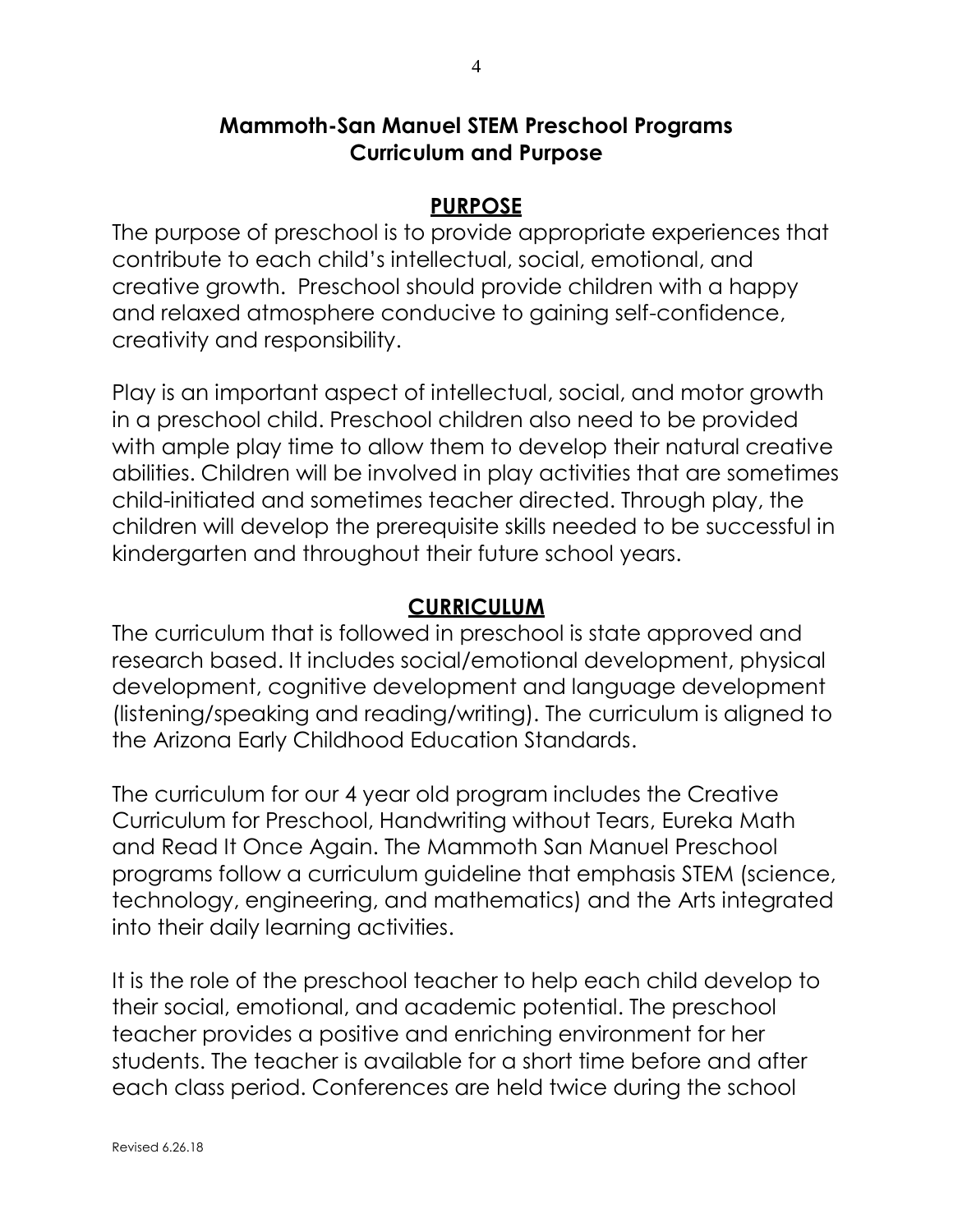year, in October and in May. Yearly Progress Reports are written twice a year and shared with parents at the parent conference. At the request of a parent, teachers will schedule any additional conferences. Our teachers urge you to discuss any special concerns or questions that you may have about the preschool program, curriculum, or your child.

#### **S.T.E.M. APPROACH**

As soon as a child begins to speak, the questions begin. Why? What? When? How? Making observations, asking questions, and pursuing investigations are essential to a child's understanding of the world. The questions continue as a child grows and becomes a student building oral vocabulary, develop reading readiness, and fuel literacy development.

Early S.T.E.M. learning happens without worksheets and drills, but it does not happen on its own. Young children need S.T.E.M. concepts presented thoughtfully and systematically, yet in a way that also respects their concrete thinking and their need to learn by exploring hands-on materials.

### **CLASSROOM REQUESTS**

We do several science, technology, engineering, art, and math activities and need a variety of materials that you may already have at home so notes are sent home requesting items. You are never obligated to donate items, it is only if you are financially able to contribute or happen to have these materials around your home. We also utilize many items that can be recycled. Throughout the school year notices will be sent home requesting these items.

#### **Home-School Connections Folders**

In keeping with the STEM approach to learning; a traditional Homework packet will not be sent home. **A family folder will be sent home at the beginning of each month and will contain**:

- \*Our Classroom Newsletter
- \* A Monthly Family Activity Calendar
- \* STEM Family Engagement Ideas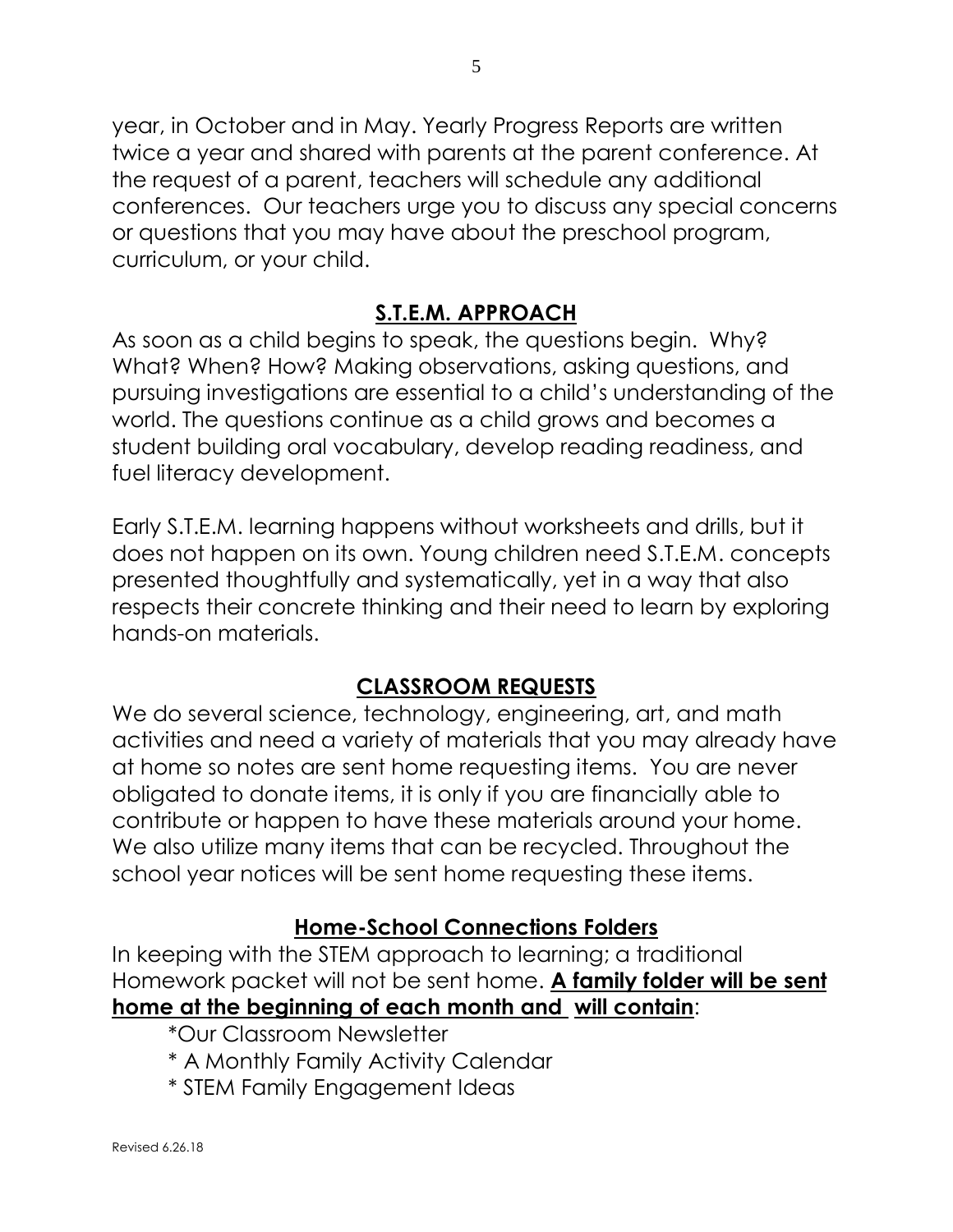#### **Hands-On Learning**

Hands-on exploration promotes the development of problem solving skills, recognition of cause and effect, and organizing and classifying. These explorations lay the foundation for learning science, technology, engineering, and math concepts. In early childhood it is essential that learning activities be hands-on, child-driven, authentic, and active. Developmentally, young children learn and understand best from what they can see, touch, feel, and manipulate. Children will be encouraged to explore, have fun, and get their hands dirty!

#### **Library**

Students will be going to the library once a week to have a story read to them. Preschool students are not allowed to check out books although parents are allowed to check out up to five books at a time for their child. This can be done before or after school.

#### **ATTENDANCE AND WITHDRAWALS**

Please call the office if your child will not be attending school for the day or if there will be a bus change. If you need to withdraw your child from preschool, please contact the office for an official withdrawal form.

If a child has missed 10 consecutive classes without a parent notifying the teacher, that child will be withdrawn from the program and the parent will have to reapply in order for the child to return to preschool.

Attendance is very important. You can help your child realize that school is your child's "job", just like mom and dad have jobs to do. Due to safety concerns please close gates when you enter and leave the school grounds.

#### **SIGN-IN, SIGN OUT**

Children must be signed in and out daily. See your site's information for specific regulations. If you or others bring your child late or pick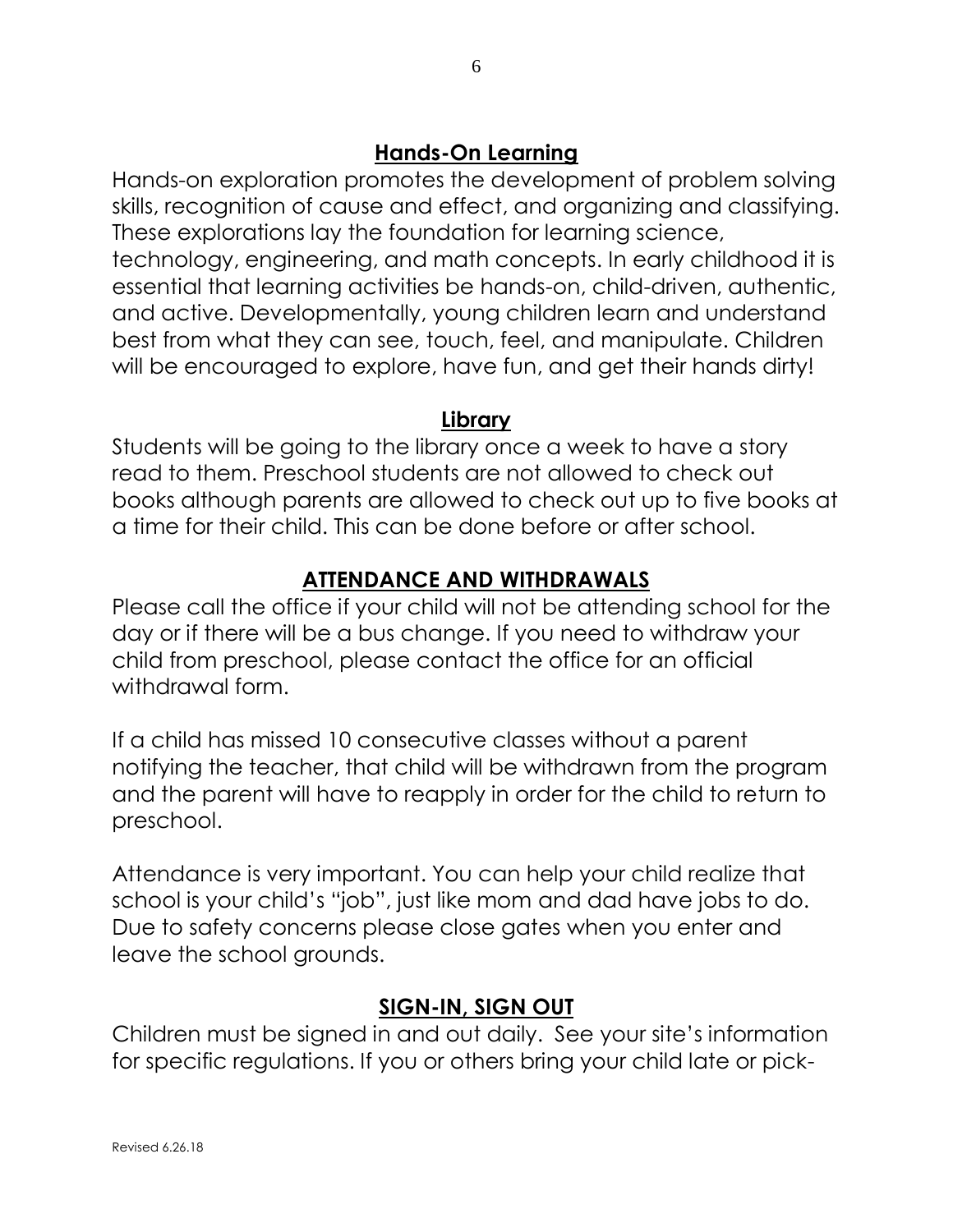up your child early, **YOU MUST SIGN THEM IN OR OUT.** A full signature is required, please no initials.

#### **Signing in and out of class:**

Parents are asked to bring their children on time for class but no more than 10 minutes before class starts. Students miss instructions and activities if they arrive to school tardy. Students must be signed in and out of class each day. Please walk your child to the classroom at the beginning of each class and paraprofessionals will be walking children riding a bus. If your child does not ride the bus provided, please pick up your child promptly after class. If you are going to be late, please call the preschool to inform the teacher. If you are more than 10 minutes late your child will be taken to the office and can be picked up there. Students that ride the elementary school bus will be signed in/out by the teacher or paraprofessional.

#### **FEES**

The Mammoth-San Manuel preschools are funded through Federal Title 1 and Mammoth-San Manuel School funds. The program is free to Mammoth and San Manuel residents; therefore there is no refund.

#### **MEALS**

AM and PM Students will participate in our snack program. Families will receive a monthly snack calendar and a list of approved snacks foods. Please make sure to list any special food/drink requirements or allergies on your child's BLUE form.

#### **Birthdays**

Please feel free to bring in a healthy state approved snack to share on your child's birthday or on special days. Please notify the teacher in advance so she can plan for the special event. If the snack is a non-state approved sugary item, please send it individually wrapped so it can be sent home.

The Arizona Department of Education does regulate that only low fat and low sugar foods are served in class. There is a list of approved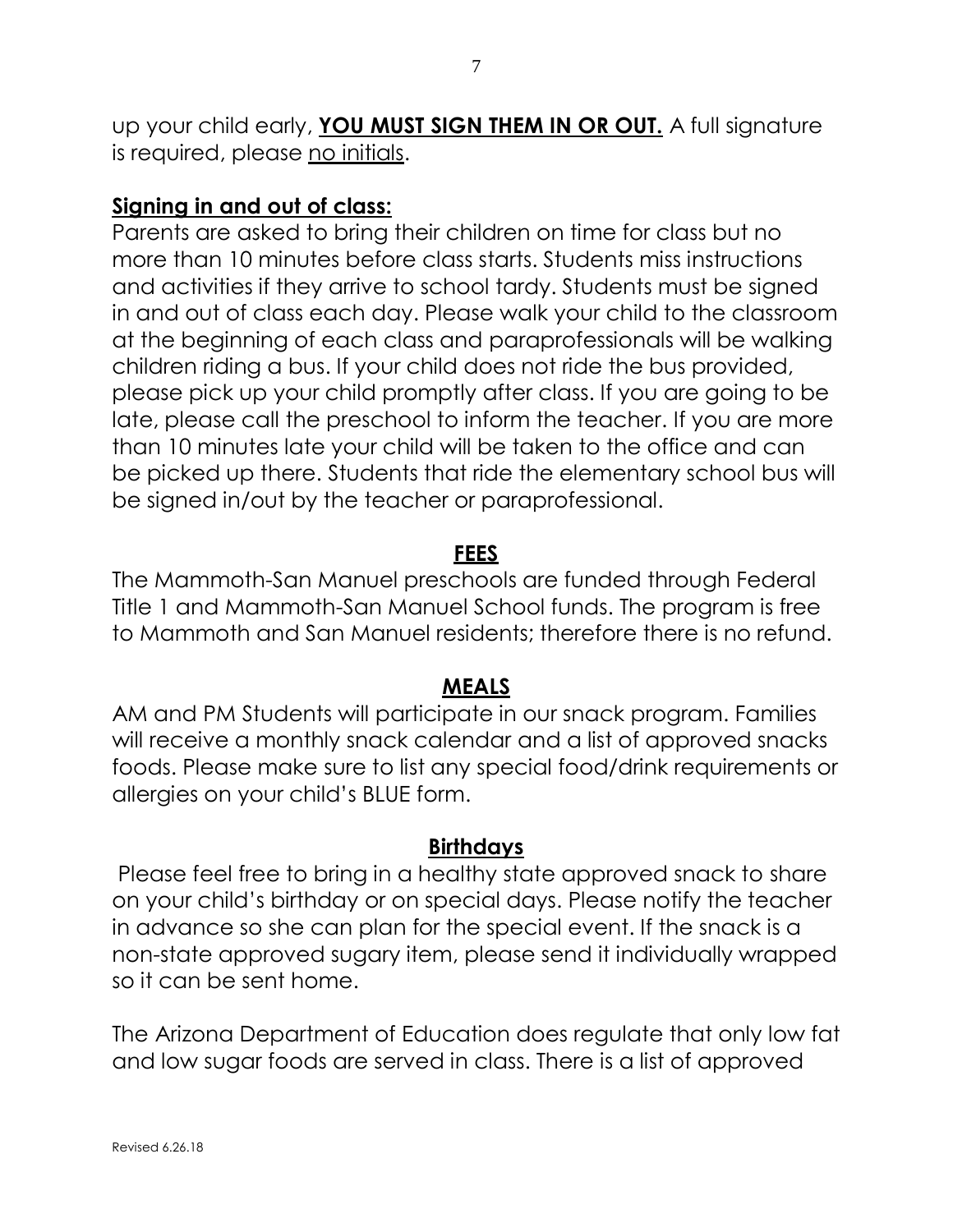snacks foods that you will be provided. Please make sure to list any special food/drink requirements or allergies on BLUE form.

#### **DISCIPLINE**

Our goal is to help students develop individual responsibility and selfdiscipline through abundant praise and positive reinforcement.

The classroom will have consistent, reasonable rules and set limits for the children. If a child's behavior is out of control (hitting, biting, kicking, leaving the classroom, throwing material, etc.) and staff is concerned the child might injure themselves or others, the child may be sent home for the remainder of the day. A meeting may be scheduled with the parent to discuss a behavior plan, if necessary. Time out from activities will be limited to no more than 3 consecutive minutes or after the child has become calm. If you have a concern about an issue in your child's classroom, please consult the preschool teacher directly to see if the problem can be solved.

#### **Discipline Procedures**

Preschool classes need to provide a happy and safe environment where all children can develop confidence and learn responsibility. Discipline is designed to help children recognize and choose to participate in appropriate behaviors.

#### **Classroom Rules**

-No fighting (hitting, biting, pushing or shoving) -No use of bad words. -No running in the classroom. -Keep hands, feet and objects to yourself. -Share with everyone. -Participate in all whole class activities.

-Take care of toys and materials. Always put toys away after use and never throw them at another child. School toys need to be left at school and not taken home.

When a child is choosing to misbehave the teacher will utilize one of the appropriate procedures: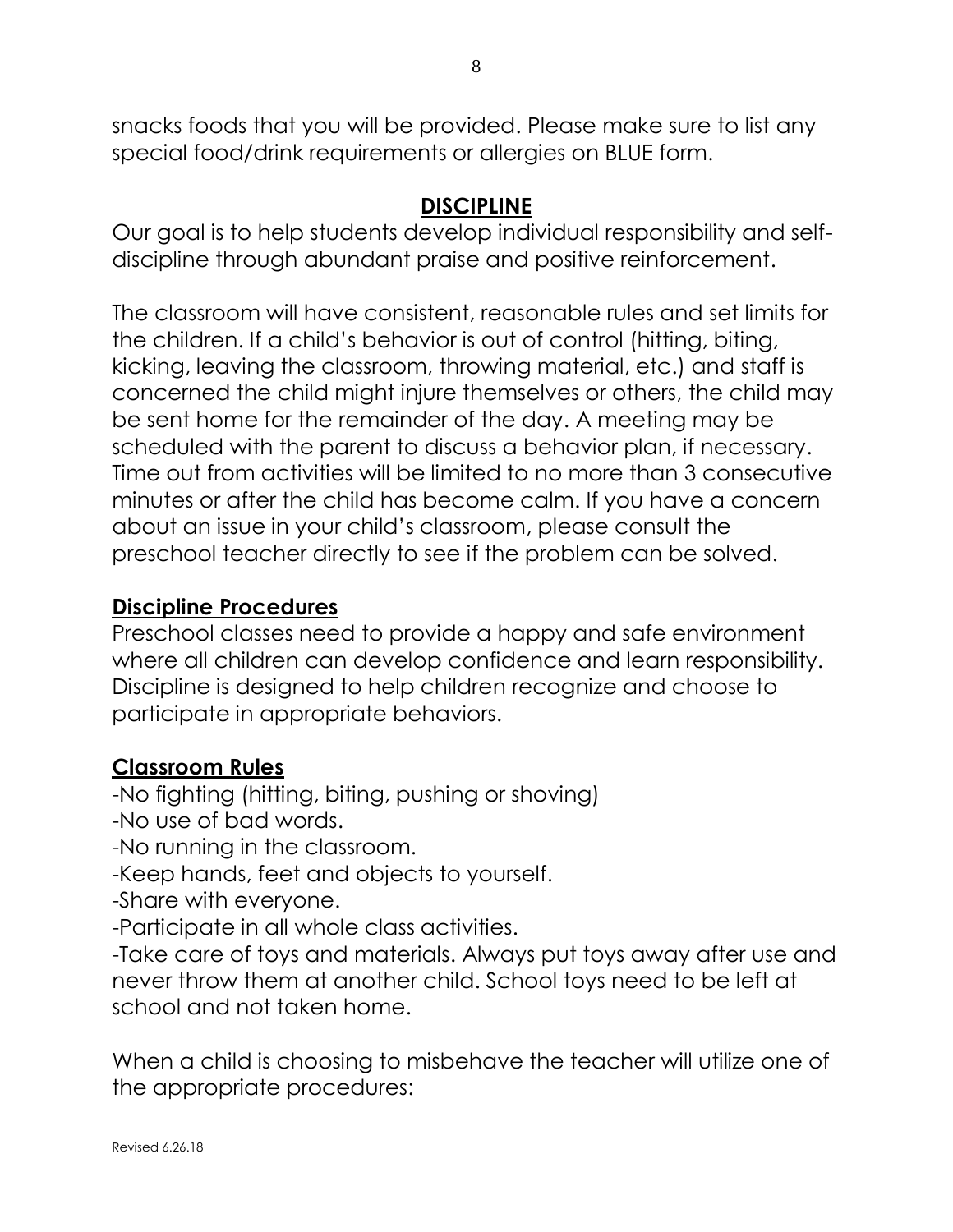- 1. Verbally reinforce children who are choosing appropriate behavior.
- 2. Use positive directions to tell the child what you would like done.
- 3. Explain to the child why this particular behavior is not allowed. Assist the child in participating in an acceptable activity.
- 4. Use verbal reminders for time limitations.
- 5. Makes sure the child is paying attention to the teacher before she speaks to the child.
- 6. Verbalize the child's choice of behavior if there is more than one choice.
- 7. Encourage the child to solve his/her own problems. The child may require guidance from the teacher.
- 8. If a child is in danger of injuring him/herself or another child, appropriate steps will be taken to avoid any injury.

#### **ITEMS BROUGHT FROM HOME**

Please do not allow your child to bring any toys or items from home unless it is part of a class activity or show and tell. In this case you will get a note from the teacher informing you of the activity.

#### **PARENT COMMUNICATION**

The preschool teacher will keep parents informed regarding events, policies and general information. In order to keep you informed on the month's activities, information will be sent home with the student through a classroom monthly newsletter, through written memos, our classroom communication board located outside and on our classroom Web Page. These are very important for you to read and keep for the entire month so that you are always informed!

If you have any questions concerning your child or classroom activities, please call or come into the preschool at any time.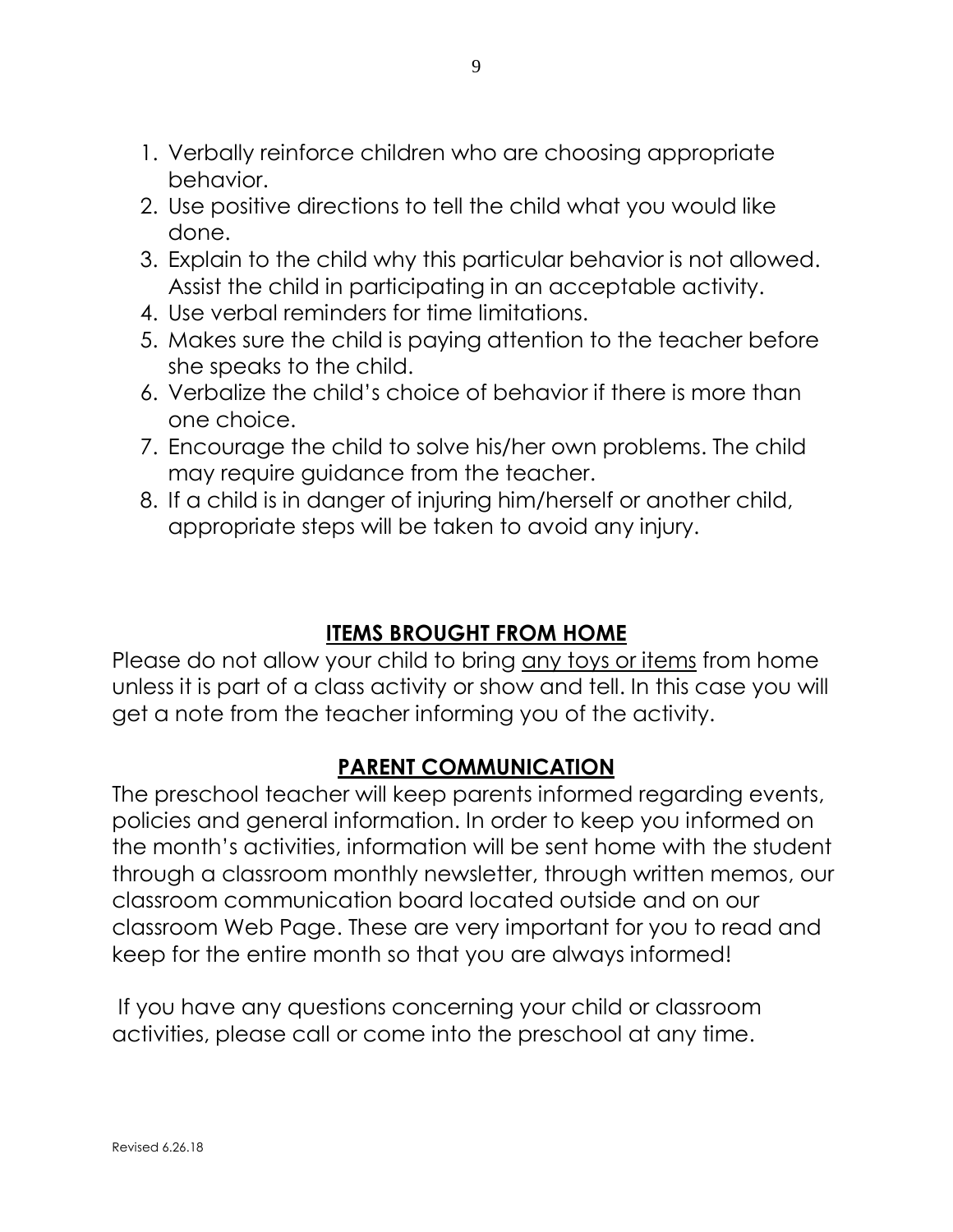If your child is having difficulty separating from you when you bring them to class, please discuss this with the teacher. Often children are upset for only a few minutes after a parent leaves.

Parents are encouraged to visit and /or volunteer in class as long as it does not continuously distract their child. Please arrange for child care for other siblings. While volunteering you may be asked to help prepare projects, read to children, supervise play, help with classroom celebrations, lead a group activity, etc. Working with children is very rewarding and we are looking forward to your help.

#### **PARTICIPATION**

Parents are encouraged to read to their child daily, review the work brought home each day, go through their child's backpack each day, and encourage their child's participation in school. Adult visitors and volunteers are always welcome. Long-term volunteers are required to be fingerprinted by the health department. You must check in at the office when you arrive at school. Please do not bring younger children when you are volunteering.

#### **TRANSPORTATION**

Transportation is provided by the school district on a school bus that meets the requirements of the Department of Transportation for transporting children. The child is to be accompanied to and from the bus stop. The school must be notified of any changes in drop-offs or residence. Children must follow the rules to ride the bus. Stops not on the schedule will not be made. A **written notice** is required for any changes in transportation and a phone call to the office.

When transporting preschoolers home, children are only released to a person that is on the parent's approved list. If there is no approved person at the bus stop to receive the child, the child is transported back to school on the bus.

#### **FIELD TRIPS**

You will be notified of any field trips. We must have a signed permission slip for your child to go on the field trip. If your child is registered as a three year old, a parent or guardian will need to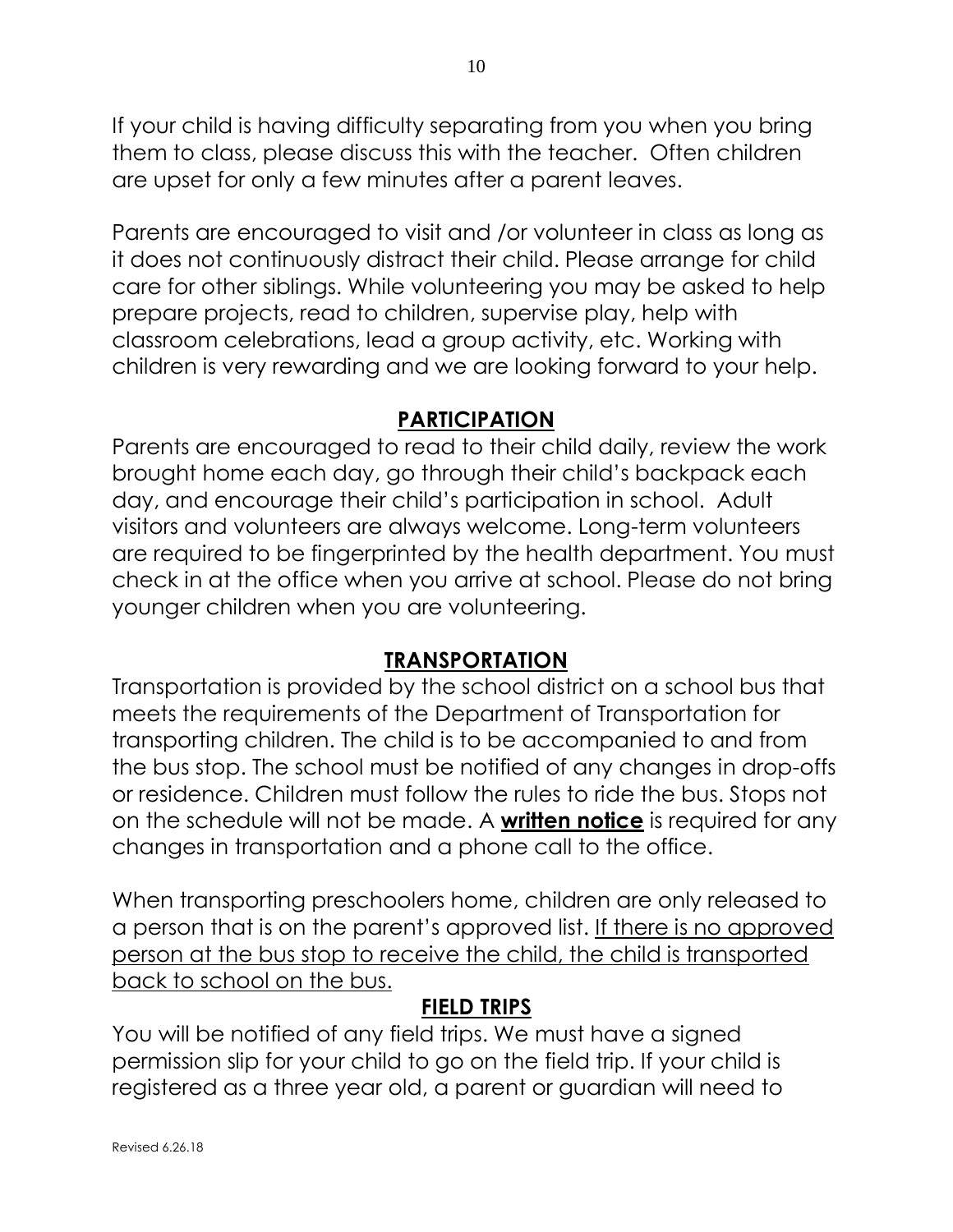accompany them on trips. We require a 1 to 5 ratio of adult chaperones to preschool students on a field trip. Only children who are registered in the school's preschool will be allowed to ride the bus to a field trip. Older siblings are not allowed to miss school to attend a preschool fieldtrip even if the parent is driving themselves and meeting us there. Student are required to return back to school on the bus. Preschool students may not be checked out while away on fieldtrip without prior consent from principal.

#### **RECORDS**

You have the right to review your child's records at any time. You have the right to have a translation in your native language.

#### **LIABILITY**

The district has liability insurance as required by Arizona State Rule R9-5-308.

#### **PESTICIDE NOTICE**

Notification of pesticide application will be posted in each activity area and in each entrance facility, at least 48 hours before pesticide is applied on the facility's premises containing the date and time of the pesticide application. Pesticide information is available from the licensee upon request.

#### **MEDICATIONS**

All medications are to be taken to the school office in the original container and signed-in by the parent. The nurse's office will administer the medicine. Please do not send cough drops or medicine with your child.

#### **ACCIDENT, INJURY OR ILLNESS EMERGENCY PROCEDURES**

Parents will be notified immediately if their child has a serious accident, is injured seriously or becomes ill. Please keep your emergency card information updated. If you are unavailable, the person listed on the emergency card will be called. If no one is available, the child will be made comfortable while we continue to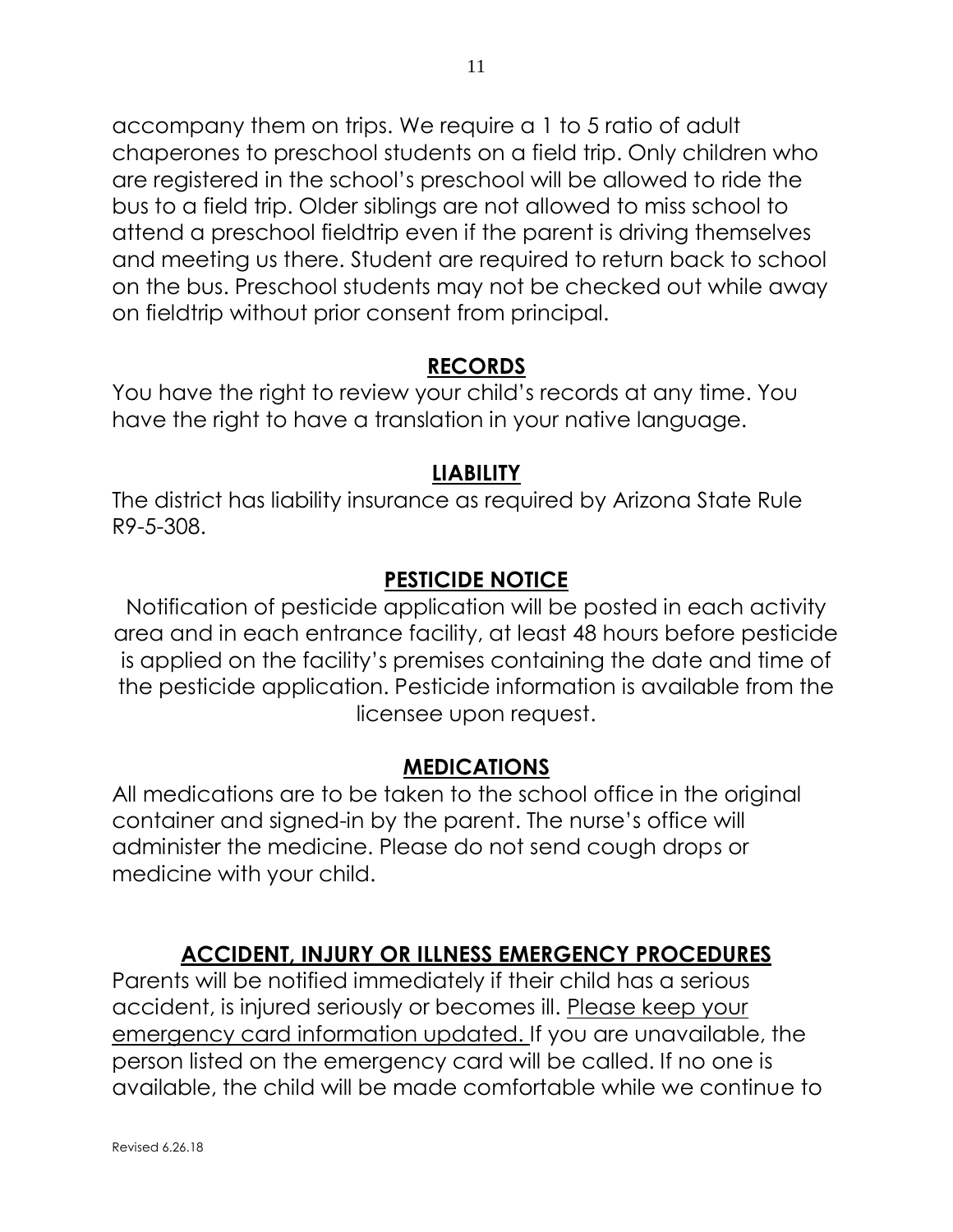try and contact the parent/guardian. If a serious injury occurs, 911 will be called. If in the event children are to be sent home, you will be notified.

#### **INSURANCE**

If you do not have health insurance for your child, please consider participating in the Arizona free or low-cost health insurance for children called Kids Care. The telephone number for Kids Care is 1- 877-764-5437.

#### **CHILD ABUSE**

The preschool is mandated by law to report suspected emotional or physical child abuse within 24 hours of observing the child or the abuse.

#### **LABELING**

Please label any personal items your child brings to school: extra clothes, back-pack, coats, etc. The preschool is not responsible for items that are broken, lost or stolen. All children need a regular sized back-pack to transfer notes and materials to and from school. Please keep a change of clothes in the back-pack in case of a toileting accident.

#### **INSPECTIONS**

State inspection reports are available at the school for review. Facility Inspection Reports are on file in either of the preschool classrooms. These reports are available for public inspection. Records of Pesticide application, Fire Drills, and Lockdown Logs are kept and can be reviewed in the school office.

#### **AGE-OUT POLICY**

Preschoolers who reach the appropriate chronological age for kindergarten will only be considered for enrollment in preschool by consensus of a team who will determine the impact of such a placement on the student in question. Generally the team will consist of the parent, preschool teacher, kindergarten teacher representative, principal, psychologist, involved services providers, and the Title 1 coordinator. Some factors to consider will include, but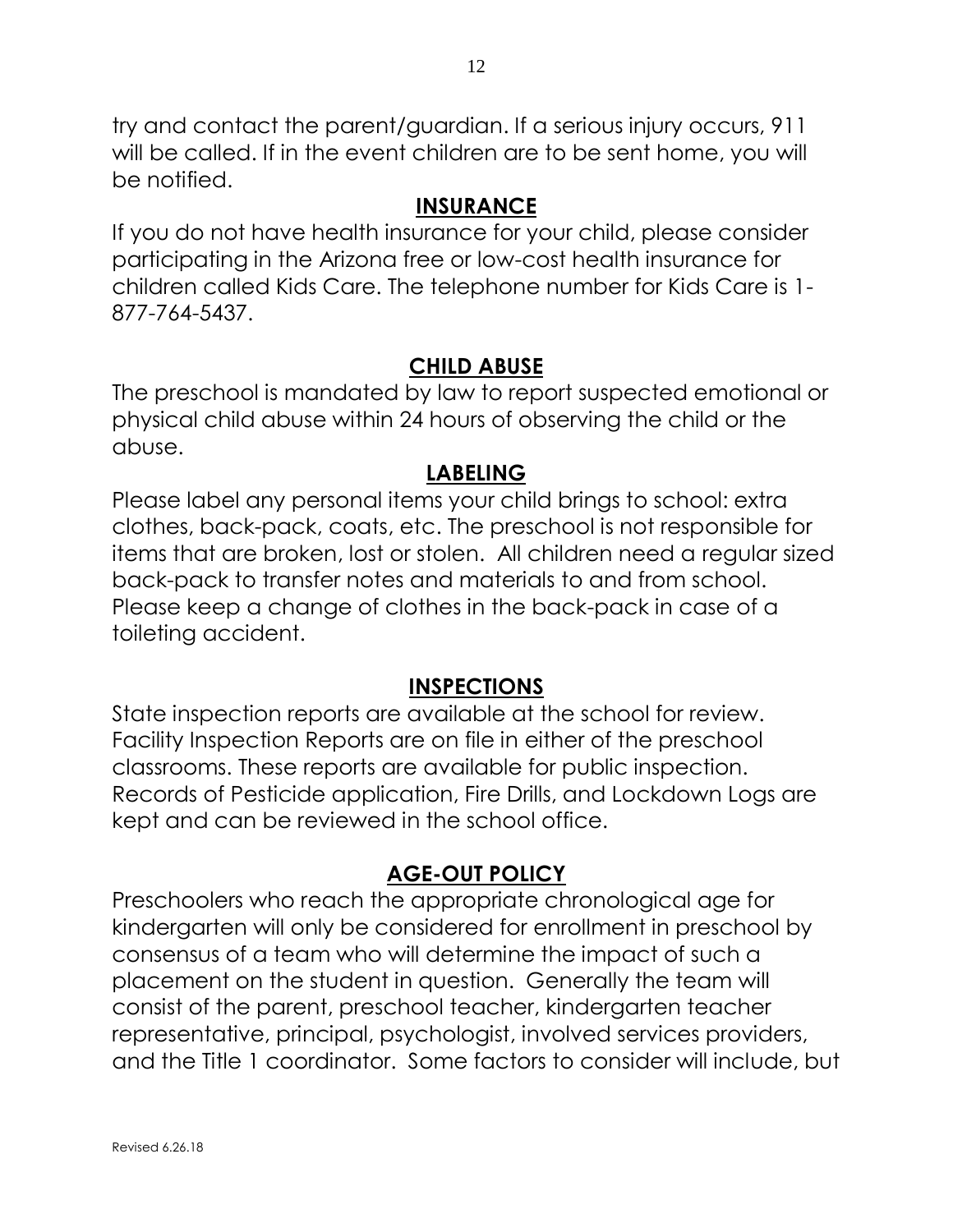not be limited to, current research on retention, pertinent assessment information, social-economics, and space availability.

#### **CLASS SIZE**

To help keep class sizes small there are two sessions of preschool and a full time classroom paraprofessional. Placement in a given session will be based on the child's needs following an initial developmental screening and location of where they live for the Mammoth students.

#### **DRESS**

Children enrolled in preschool are required to dress appropriately and that they wear closed toe shoes. Flip flops and sandals are difficult for children to wear in the sand and run on the playground. At preschool we paint and sometimes get messy so it is preferred that the children wear play clothes.

#### **TOILETING**

Students must be potty trained to attend the regular education preschool therefore children must wear regular underpants to school not diapers or pull-ups. Toileting is part of the daily routine in a preschool classroom. If an accident occurs we will use the extra set of clothing in the backpack and send a note home to notify you that the clothes in their backpack are unclean.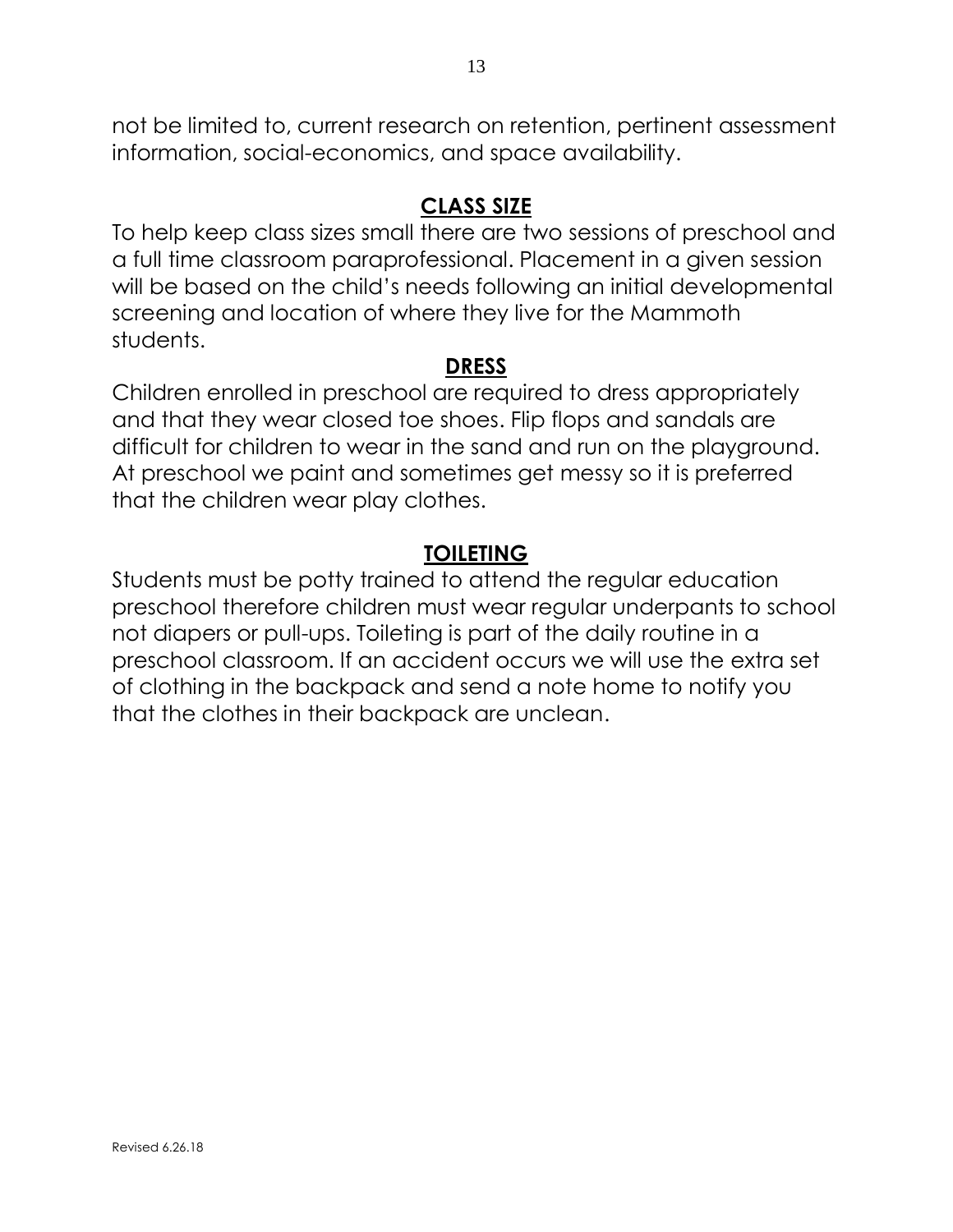# **School Calendar Dates to Remember**

 $\circ$ 

| First day of Preschool August 19th, 2019                                                             |  |
|------------------------------------------------------------------------------------------------------|--|
| Labor Day September 2nd, 2019                                                                        |  |
| Fall Break (No School) $\dots \dots \dots$ October 10-11 <sup>th</sup> , 2019                        |  |
| Veteran's Day (No School) $\dots\dots\dots$ November 11 <sup>th</sup> , 2019                         |  |
| Thanksgiving Break November 27 <sup>th</sup> -29 <sup>th</sup> , 2019                                |  |
| Winter Break $\ldots \ldots \ldots \ldots$ December 24 <sup>th</sup> -January 4 <sup>th</sup> , 2020 |  |
|                                                                                                      |  |
| President's Day February 17th, 2020                                                                  |  |
| Spring Break March 16th-20th, 2020                                                                   |  |
| Easter Spring Break April 10 <sup>th</sup> & 13 <sup>th</sup> , 2020                                 |  |
| Last day of Preschool  May 14, 2020                                                                  |  |
| Pre-K Promotion May 15, 2020                                                                         |  |

If there are any Teacher In-service days that will affect the class sessions, parents will be notified of those days on the monthly classroom calendar. Notices will be sent home in advance on any additional special days pertaining to the preschool programs.

 $\circledcirc$  $\circledcirc$ 

 $\circledcirc$